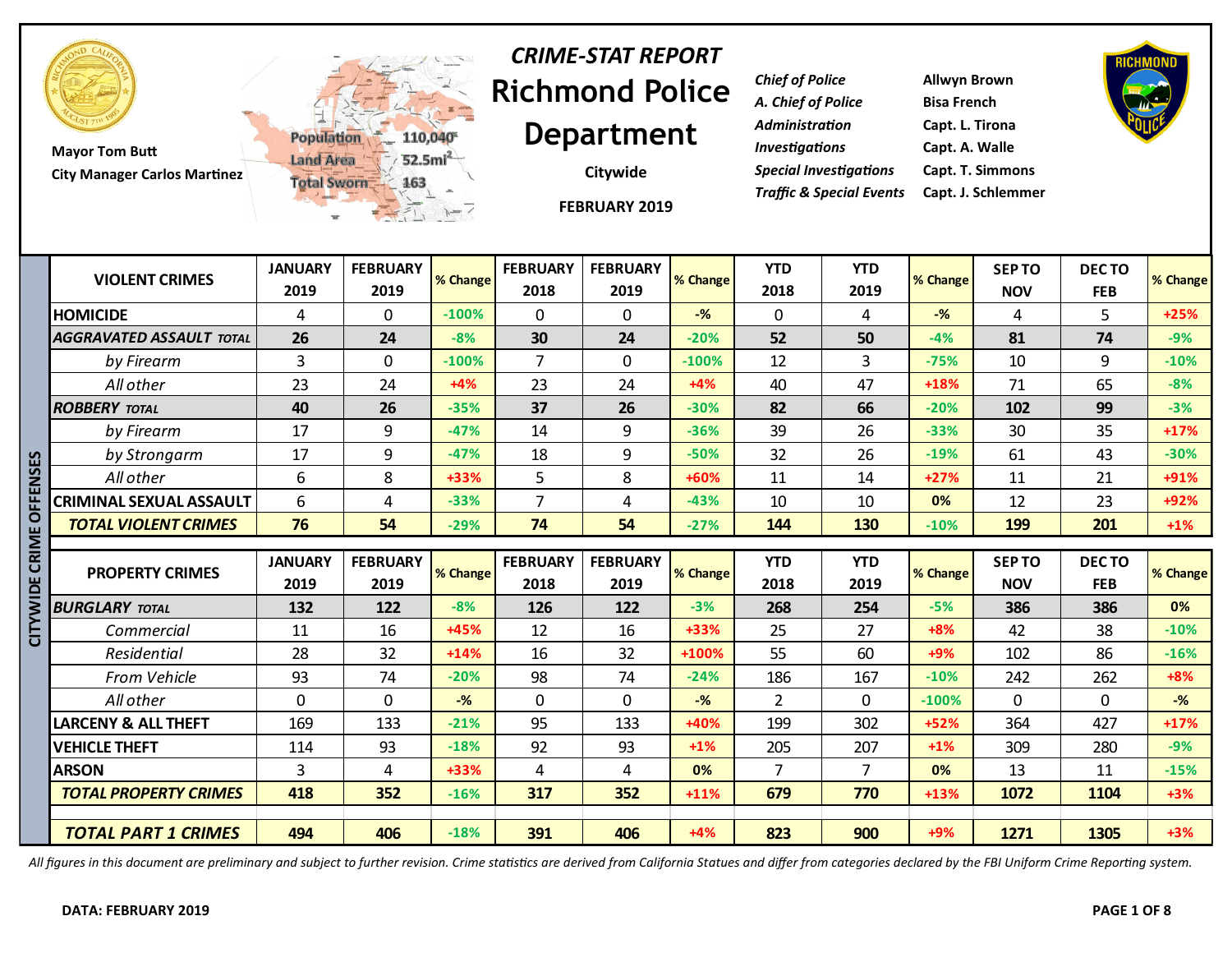

**Mayor Tom Butt City Manager Carlos Martinez**



# **Richmond Police Department** *CRIME-STAT REPORT*

**Citywide CFS REPORTS**

**FEBRUARY 2019**

| <b>Administration</b>                          | Lt. T. Gray        |
|------------------------------------------------|--------------------|
| <b>Chief of Staff</b>                          | Lt. M. Stonebraker |
| <b>Traffic &amp; Special Events</b> Lt. F. Tan |                    |
| <b>Communications</b>                          | M. Schlemmer       |
| <b>Records</b>                                 | K. Carzoli         |



|          | <b>CALLS FOR SERVICE</b>         | <b>JANUARY</b><br>2019 | <b>FEBRUARY</b><br>2019 | % Change | <b>FEBRUARY</b><br>2018 | <b>FEBRUARY</b><br>2019 | % Change | <b>YTD</b><br>2018 | <b>YTD</b><br>2019 | % Change | <b>SEPTO</b><br><b>NOV</b> | <b>DECTO</b><br><b>FEB</b> | <b>% Change</b> |
|----------|----------------------------------|------------------------|-------------------------|----------|-------------------------|-------------------------|----------|--------------------|--------------------|----------|----------------------------|----------------------------|-----------------|
|          | <b>ALL CALLS</b>                 | 10,349                 | 9,738                   | $-6%$    | 7,097                   | 9,738                   | $+37%$   | 14,227             | 20,087             | $+41%$   | 22,713                     | 28,964                     | $+28%$          |
|          | Officer-Initiated                | 3,094                  | 3,279                   | $+6%$    | 2,350                   | 3,279                   | +40%     | 4,709              | 6,373              | $+35%$   | 7,982                      | 8,286                      | $+4%$           |
|          | <b>Traffic Stops</b>             | 1,376                  | 1,255                   | $-9%$    | 887                     | 1,255                   | $+41%$   | 1,828              | 2,631              | $+44%$   | 2,832                      | 3,399                      | $+20%$          |
| RTS      | <b>Pedestrian Stops</b>          | 143                    | 141                     | $-1%$    | 137                     | 141                     | $+3%$    | 277                | 284                | $+3%$    | 354                        | 360                        | $+2%$           |
| O        | Community Engagements            | 391                    | 627                     | +60%     | 46                      | 627                     | +1263%   | 46                 | 1,018              | +2113%   | 804                        | 1,205                      | +50%            |
| 띹        | Security Checks                  | 273                    | 269                     | $-1%$    | 461                     | 269                     | $-42%$   | 886                | 542                | $-39%$   | 1,195                      | 776                        | $-35%$          |
| QNA      | <b>Shots Fired</b>               | 114                    | 58                      | $-49%$   | 71                      | 58                      | $-18%$   | 198                | 172                | $-13%$   | 206                        | 292                        | $+42%$          |
| ທ        | Loitering & Prostitution         | 64                     | 42                      | $-34%$   | 43                      | 42                      | $-2%$    | 109                | 106                | $-3%$    | 235                        | 186                        | $-21%$          |
| CALL'    |                                  |                        |                         |          |                         |                         |          |                    |                    |          |                            |                            |                 |
| CITYWIDE | <b>REPORTS</b>                   | <b>JANUARY</b><br>2019 | <b>FEBRUARY</b><br>2019 | % Change | <b>FEBRUARY</b><br>2018 | <b>FEBRUARY</b><br>2019 | % Change | <b>YTD</b><br>2018 | <b>YTD</b><br>2019 | % Change | <b>SEPTO</b><br><b>NOV</b> | DEC TO<br><b>FEB</b>       | % Change        |
|          | <b>ARRESTS</b>                   | 234                    | 196                     | $-16%$   | 178                     | 196                     | $+10%$   | 375                | 430                | $+15%$   | 526                        | 591                        | $+12%$          |
|          | from Warrants                    | 71                     | 59                      | $-17%$   | 56                      | 59                      | $+5%$    | 122                | 130                | $+7%$    | 143                        | 161                        | $+13%$          |
|          | <b>Citation Reports</b>          | 581                    | 542                     | $-7%$    | 451                     | 542                     | $+20%$   | 1,022              | 1,123              | $+10%$   | 1,923                      | 1,463                      | $-24%$          |
|          | Impound Reports                  | 327                    | 349                     | $+7%$    | 268                     | 349                     | +30%     | 511                | 676                | $+32%$   | 911                        | 906                        | $-1%$           |
|          | <b>Traffic Collision Reports</b> | 97                     | 34                      | $-65%$   | 140                     | 34                      | $-76%$   | 261                | 131                | $-50%$   | 366                        | 247                        | $-33%$          |
|          | Field Contacts                   | 26                     | 37                      | $+42%$   | 59                      | 37                      | $-37%$   | 90                 | 63                 | $-30%$   | 77                         | 77                         | 0%              |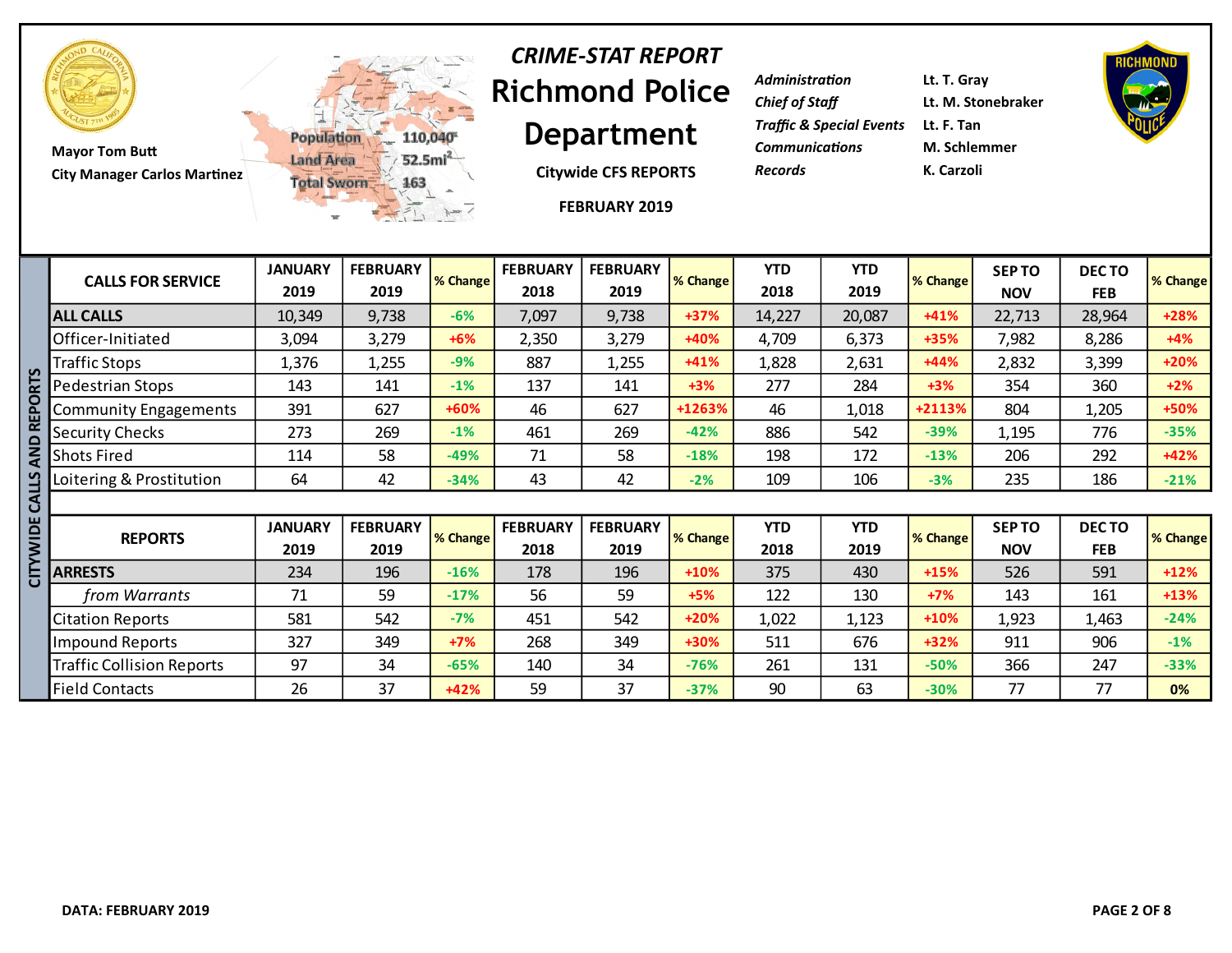

# **Richmond Police Department** *CRIME-STAT REPORT*

**Southern District CASES**

**FEBRUARY 2019**



**Capt. T. Simmons Lt. B. Gard**

|                   | <b>VIOLENT CRIMES</b>           | <b>JANUARY</b> | <b>FEBRUARY</b> | % Change | <b>FEBRUARY</b> | <b>FEBRUARY</b> | % Change       | <b>YTD</b>     | <b>YTD</b>     | % Change       | <b>SEPTO</b>   | DECTO          | % Change |
|-------------------|---------------------------------|----------------|-----------------|----------|-----------------|-----------------|----------------|----------------|----------------|----------------|----------------|----------------|----------|
|                   |                                 | 2019           | 2019            |          | 2018            | 2019            |                | 2018           | 2019           |                | <b>NOV</b>     | <b>FEB</b>     |          |
|                   | <b>HOMICIDE</b>                 | 3              | $\mathbf 0$     | $-100%$  | $\mathbf 0$     | $\mathbf 0$     | $-$ %          | $\mathbf 0$    | 3              | $-\frac{9}{6}$ | $\overline{2}$ | 3              | +50%     |
|                   | <b>AGGRAVATED ASSAULT TOTAL</b> | 14             | $\overline{7}$  | $-50%$   | 10              | $\overline{7}$  | $-30%$         | 15             | 21             | +40%           | 26             | 30             | $+15%$   |
|                   | by Firearm                      | $\overline{3}$ | $\mathbf 0$     | $-100%$  | $\overline{2}$  | $\Omega$        | $-100%$        | $\overline{2}$ | $\overline{3}$ | +50%           | $\overline{3}$ | 6              | +100%    |
|                   | All other                       | 11             | $\overline{7}$  | $-36%$   | 8               | $\overline{7}$  | $-13%$         | 13             | 18             | +38%           | 23             | 24             | $+4%$    |
| m                 | <b>ROBBERY TOTAL</b>            | 15             | 5               | $-67%$   | 11              | 5               | $-55%$         | 25             | 20             | $-20%$         | 28             | 32             | $+14%$   |
| ≧<br>द            | by Firearm                      | 5              | 3               | $-40%$   | 4               | $\overline{3}$  | $-25%$         | 12             | 8              | $-33%$         | 11             | 13             | +18%     |
|                   | by Strongarm                    | 6              | $\overline{2}$  | $-67%$   | $\overline{7}$  | $\overline{2}$  | $-71%$         | 12             | 8              | $-33%$         | 14             | 13             | $-7%$    |
|                   | All other                       | 4              | $\mathbf 0$     | $-100%$  | $\mathbf 0$     | $\mathbf 0$     | $-\frac{9}{6}$ | $\mathbf{1}$   | 4              | +300%          | $\overline{3}$ | 6              | +100%    |
|                   | <b>CRIMINAL SEXUAL ASSAULT</b>  | 4              | $\mathbf 0$     | $-100%$  | $\mathbf{1}$    | $\mathbf{0}$    | $-100%$        | $\overline{2}$ | 4              | +100%          | 4              | $\overline{7}$ | +75%     |
|                   | <b>TOTAL VIOLENT CRIMES</b>     | 36             | 12              | $-67%$   | 22              | 12              | $-45%$         | 42             | 48             | $+14%$         | 60             | 72             | $+20%$   |
|                   |                                 |                |                 |          |                 |                 |                |                |                |                |                |                |          |
|                   |                                 |                |                 |          |                 |                 |                |                |                |                |                |                |          |
| י⊃ו<br>מ          | <b>PROPERTY CRIMES</b>          | <b>JANUARY</b> | <b>FEBRUARY</b> | % Change | <b>FEBRUARY</b> | <b>FEBRUARY</b> | % Change       | <b>YTD</b>     | <b>YTD</b>     | % Change       | <b>SEPTO</b>   | <b>DECTO</b>   |          |
|                   |                                 | 2019           | 2019            |          | 2018            | 2019            |                | 2018           | 2019           |                | <b>NOV</b>     | <b>FEB</b>     | % Change |
|                   | <b>BURGLARY TOTAL</b>           | 65             | 45              | $-31%$   | 56              | 45              | $-20%$         | 102            | 110            | $+8%$          | 123            | 162            | +32%     |
|                   | Commercial                      | 5              | 8               | +60%     | 3               | 8               | +167%          | 6              | 13             | $+117%$        | 13             | 17             | $+31%$   |
|                   | Residential                     | 10             | 13              | +30%     | 8               | 13              | $+63%$         | 22             | 23             | $+5%$          | 40             | 30             | $-25%$   |
|                   | <b>From Vehicle</b>             | 50             | 24              | $-52%$   | 45              | 24              | $-47%$         | 72             | 74             | $+3%$          | 70             | 115            | $+64%$   |
|                   | All other                       | $\mathbf 0$    | $\mathbf 0$     | $-$ %    | $\mathbf 0$     | $\mathbf{0}$    | $-%$           | $\overline{2}$ | $\Omega$       | $-100%$        | $\mathbf 0$    | $\mathbf 0$    | $-$ %    |
|                   | <b>LARCENY &amp; ALL THEFT</b>  | 38             | 38              | 0%       | 36              | 38              | $+6%$          | 68             | 76             | $+12%$         | 120            | 110            | $-8%$    |
| ERN<br><b>UOS</b> | <b>VEHICLE THEFT</b>            | 25             | 23              | $-8%$    | 32              | 23              | $-28%$         | 63             | 48             | $-24%$         | 91             | 67             | $-26%$   |
|                   | <b>ARSON</b>                    | $\overline{2}$ | $\overline{2}$  | 0%       | 1               | $\overline{2}$  | +100%          | $\mathbf{1}$   | 4              | +300%          | 9              | 4              | $-56%$   |
|                   | <b>TOTAL PROPERTY CRIMES</b>    | 130            | 108             | $-17%$   | 125             | 108             | $-14%$         | 234            | 238            | $+2%$          | 343            | 343            | 0%       |
|                   | <b>TOTAL PART 1 CRIMES</b>      | 166            | 120             |          | 147             | 120             |                | 276            | 286            |                |                | 415            |          |

*All figures in this document are preliminary and subject to further revision. Crime statistics are derived from California Statues and differ from categories declared by the FBI Uniform Crime Reporting system.*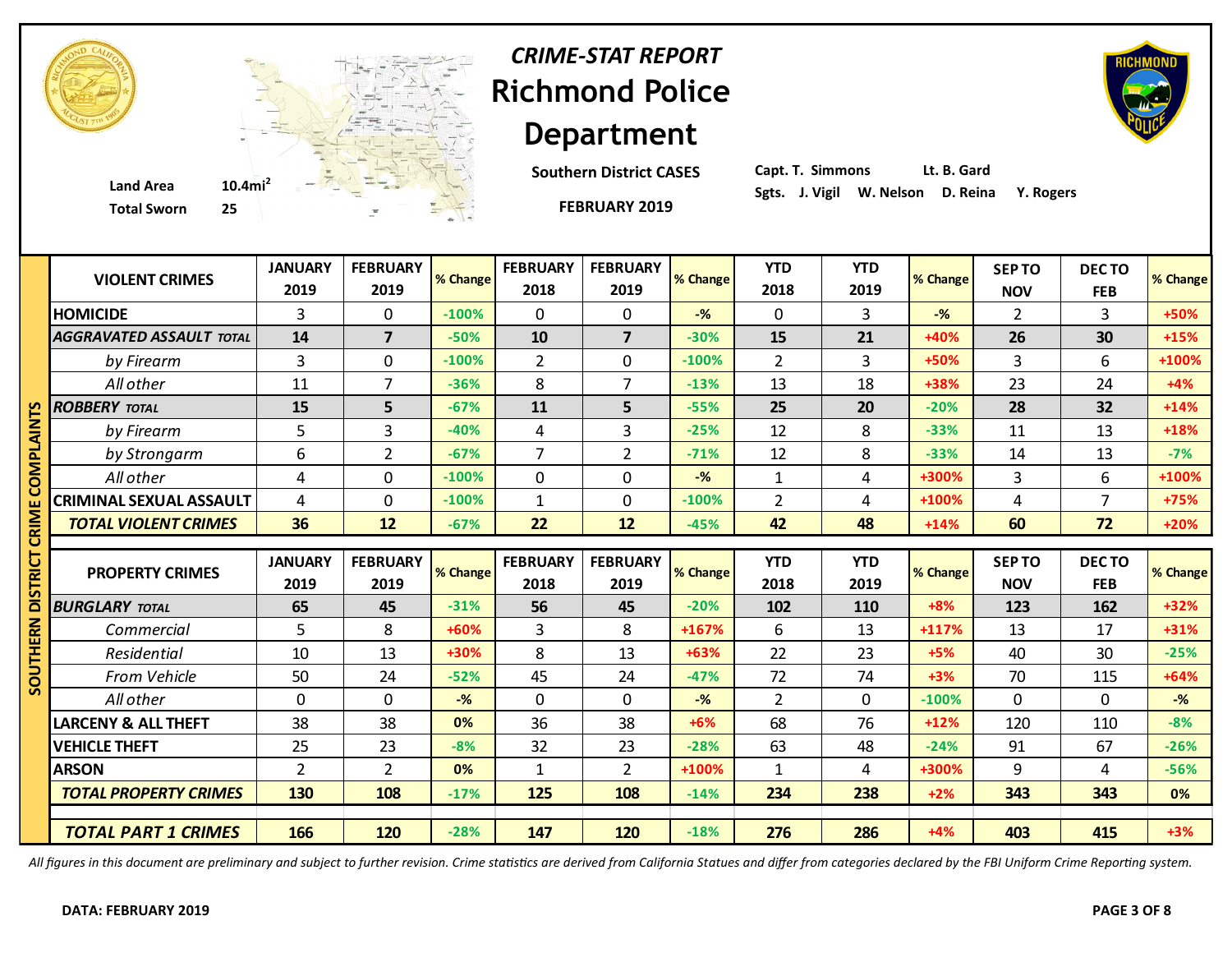

# **Richmond Police Department** *CRIME-STAT REPORT*

**Southern District CFS**

**FEBRUARY 2019**

| Capt. T. Simmons |                                             | Lt. B. Gard |  |
|------------------|---------------------------------------------|-------------|--|
|                  | Sgts. J. Vigil W. Nelson D. Reina Y. Rogers |             |  |

| <b>CALLS FOR SERVICE</b>         | <b>JANUARY</b><br>2019 | <b>FEBRUARY</b><br>2019 | % Change | <b>FEBRUARY</b><br>2018 | <b>FEBRUARY</b><br>2019 | % Change | <b>YTD</b><br>2018 | <b>YTD</b><br>2019 | % Change | <b>SEPTO</b><br><b>NOV</b> | <b>DECTO</b><br><b>FEB</b> | % Change          |
|----------------------------------|------------------------|-------------------------|----------|-------------------------|-------------------------|----------|--------------------|--------------------|----------|----------------------------|----------------------------|-------------------|
| <b>ALL CALLS</b>                 | 3,414                  | 3,323                   | $-3%$    | 2,276                   | 3,323                   | +46%     | 4,427              | 6,737              | $+52%$   | 6,666                      | 9,341                      | +40%              |
| Officer-Initiated                | 1,162                  | 1,350                   | $+16%$   | 818                     | 1,350                   | $+65%$   | 1,569              | 2,512              | +60%     | 2,392                      | 3,097                      | +29%              |
| <b>Traffic Stops</b>             | 468                    | 444                     | $-5%$    | 303                     | 444                     | $+47%$   | 616                | 912                | +48%     | 857                        | 1,144                      | $+33%$            |
| Pedestrian Stops                 | 32                     | 42                      | $+31%$   | 30                      | 42                      | $+40%$   | 65                 | 74                 | $+14%$   | 67                         | 89                         | +33%              |
| <b>Community Engagements</b>     | 188                    | 376                     | +100%    | 11                      | 376                     | +3318%   | 11                 | 564                | +5027%   | 293                        | 625                        | +113%             |
| <b>Security Checks</b>           | 90                     | 93                      | $+3%$    | 204                     | 93                      | $-54%$   | 337                | 183                | $-46%$   | 291                        | 258                        | $-11%$            |
| <b>Shots Fired</b>               | 39                     | 16                      | $-59%$   | 20                      | 16                      | $-20%$   | 59                 | 55                 | $-7%$    | 51                         | 98                         | +92%              |
| Loitering & Prostitution         | 11                     | 5                       | $-55%$   | 9                       | 5                       | $-44%$   | 22                 | 16                 | $-27%$   | 40                         | 24                         | $-40%$            |
|                                  |                        |                         |          |                         |                         |          |                    |                    |          |                            |                            |                   |
|                                  |                        |                         |          |                         |                         |          |                    |                    |          |                            |                            |                   |
|                                  | <b>JANUARY</b>         | <b>FEBRUARY</b>         |          | <b>FEBRUARY</b>         | <b>FEBRUARY</b>         |          | <b>YTD</b>         | <b>YTD</b>         |          | <b>SEP TO</b>              | <b>DECTO</b>               |                   |
| <b>REPORTS</b>                   | 2019                   | 2019                    | % Change | 2018                    | 2019                    | % Change | 2018               | 2019               | % Change | <b>NOV</b>                 | <b>FEB</b>                 |                   |
| <b>ARRESTS</b>                   | 83                     | 74                      | $-11%$   | 62                      | 74                      | +19%     | 116                | 157                | +35%     | 186                        | 204                        | $+10%$            |
| from Warrants                    | 24                     | 22                      | $-8%$    | 22                      | 22                      | 0%       | 42                 | 46                 | $+10%$   | 61                         | 56                         | $-8%$             |
| <b>Citation Reports</b>          | 201                    | 254                     | $+26%$   | 285                     | 254                     | $-11%$   | 469                | 455                | $-3%$    | 705                        | 536                        | $-24%$            |
| <b>Impound Reports</b>           | 132                    | 157                     | +19%     | 92                      | 157                     | $+71%$   | 201                | 289                | +44%     | 352                        | 353                        | $+0%$             |
| <b>Traffic Collision Reports</b> | 39                     | 12                      | $-69%$   | 36                      | 12                      | $-67%$   | 67                 | 51                 | $-24%$   | 98                         | 99                         | $+1\%$            |
| <b>Field Contacts</b>            | 17                     | 17                      | 0%       | 11                      | 17                      | +55%     | 48                 | 34                 | $-29%$   | 34                         | 37                         | % Change<br>$+9%$ |

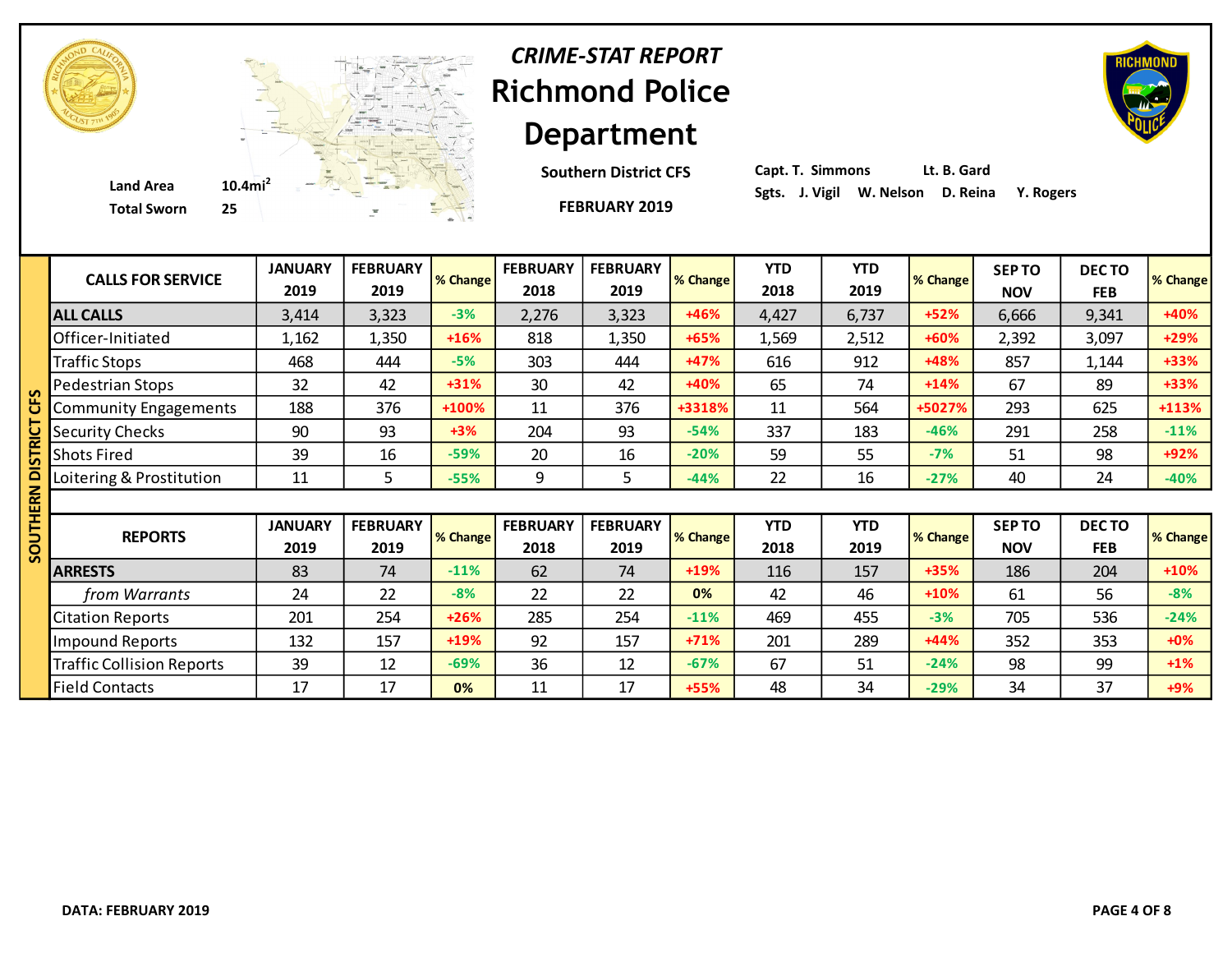| <b>VIOLENT CRIMES</b>           | <b>JANUARY</b><br>2019 | <b>FEBRUARY</b><br>2019 | % Change       | <b>FEBRUARY</b><br>2018 | <b>FEBRUARY</b><br>2019 | % Change | <b>YTD</b><br>2018 | <b>YTD</b><br>2019 | % Change | <b>SEPTO</b><br><b>NOV</b> | <b>DECTO</b><br><b>FEB</b> | % Change         |
|---------------------------------|------------------------|-------------------------|----------------|-------------------------|-------------------------|----------|--------------------|--------------------|----------|----------------------------|----------------------------|------------------|
| <b>HOMICIDE</b>                 | $\Omega$               | $\Omega$                | $-$ %          | $\mathbf{0}$            | $\Omega$                | $-$ %    | $\Omega$           | $\Omega$           | $-$ %    | 1                          | $\Omega$                   | $-100%$          |
| <b>AGGRAVATED ASSAULT TOTAL</b> | 6                      | 11                      | +83%           | 13                      | 11                      | $-15%$   | 28                 | 17                 | $-39%$   | 31                         | 24                         | $-23%$           |
| by Firearm                      | 0                      | $\Omega$                | $-\frac{9}{6}$ | 3                       | 0                       | $-100%$  | 8                  | $\mathbf 0$        | $-100%$  | 5                          | $\overline{2}$             | $-60%$           |
| All other                       | 6                      | 11                      | +83%           | 10                      | 11                      | +10%     | 20                 | 17                 | $-15%$   | 26                         | 22                         | $-15%$           |
| <b>ROBBERY TOTAL</b>            | 14                     | 9                       | $-36%$         | 9                       | 9                       | 0%       | 20                 | 23                 | $+15%$   | 38                         | 30                         | $-21%$           |
| by Firearm                      | 5                      | 2                       | $-60%$         | 3                       | $\overline{2}$          | $-33%$   | 9                  | $\overline{7}$     | $-22%$   | 6                          | 8                          | +33%             |
| by Strongarm                    | 5                      | 5                       | 0%             | 5                       | 5                       | 0%       | 8                  | 10                 | $+25%$   | 25                         | 13                         | $-48%$           |
| All other                       | 4                      | $\overline{2}$          | $-50%$         | $\mathbf 1$             | $\overline{2}$          | +100%    | 3                  | 6                  | +100%    | $\overline{7}$             | 9                          | +29%             |
| <b>CRIMINAL SEXUAL ASSAULT</b>  | $\mathbf{1}$           | $\overline{2}$          | +100%          | $\mathbf{1}$            | $\overline{2}$          | +100%    | 3                  | 3                  | 0%       | 5                          | $\overline{7}$             | +40%             |
| <b>TOTAL VIOLENT CRIMES</b>     | 21                     | 22                      | $+5%$          | 23                      | 22                      | $-4%$    | 51                 | 43                 | $-16%$   | 75                         | 61                         | $-19%$           |
|                                 |                        |                         |                |                         |                         |          |                    |                    |          |                            |                            |                  |
|                                 |                        |                         |                |                         |                         |          |                    |                    |          |                            |                            |                  |
|                                 | <b>JANUARY</b>         | <b>FEBRUARY</b>         |                | <b>FEBRUARY</b>         | <b>FEBRUARY</b>         |          | <b>YTD</b>         | <b>YTD</b>         |          | <b>SEPTO</b>               | <b>DECTO</b>               |                  |
| <b>PROPERTY CRIMES</b>          | 2019                   | 2019                    | % Change       | 2018                    | 2019                    | % Change | 2018               | 2019               | % Change | <b>NOV</b>                 | <b>FEB</b>                 |                  |
| <b>BURGLARY TOTAL</b>           | 14                     | 20                      | +43%           | 14                      | 20                      | +43%     | 35                 | 34                 | $-3%$    | 41                         | 48                         | $+17%$           |
| Commercial                      | $\mathbf{1}$           | 3                       | +200%          | $\overline{2}$          | 3                       | +50%     | 5                  | 4                  | $-20%$   | 5                          | 5                          | 0%               |
| Residential                     | 5                      | 5                       | 0%             | $\mathbf{1}$            | 5                       | +400%    | 6                  | 10                 | $+67%$   | 13                         | 15                         | $+15%$           |
| From Vehicle                    | 8                      | 12                      | +50%           | 11                      | 12                      | $+9%$    | 24                 | 20                 | $-17%$   | 23                         | 28                         | $+22%$           |
| All other                       | 0                      | $\mathbf 0$             | $-$ %          | $\mathbf 0$             | $\mathbf 0$             | $-$ %    | $\mathbf{0}$       | $\mathbf 0$        | $-$ %    | $\mathbf 0$                | $\mathbf 0$                | $-$ %            |
| <b>LARCENY &amp; ALL THEFT</b>  | 34                     | 23                      | $-32%$         | 16                      | 23                      | +44%     | 36                 | 57                 | +58%     | 68                         | 89                         | $+31%$           |
| <b>VEHICLE THEFT</b>            | 34                     | 31                      | $-9%$          | 35                      | 31                      | $-11%$   | 84                 | 65                 | $-23%$   | 56                         | 75                         | +34%             |
| <b>ARSON</b>                    | 0                      | $\mathbf{1}$            | $-$ %          | $\mathbf{1}$            | $\mathbf{1}$            | 0%       | 3                  | $\mathbf{1}$       | $-67%$   | $\overline{2}$             | $\overline{3}$             | % Change<br>+50% |
| <b>TOTAL PROPERTY CRIMES</b>    | 82                     | 75                      | $-9%$          | 66                      | 75                      | $+14%$   | 158                | 157                | $-1%$    | 167                        | 215                        | $+29%$           |
| <b>TOTAL PART 1 CRIMES</b>      | 103                    | 97                      |                | 89                      | 97                      |          | 209                | 200                |          |                            |                            |                  |

*All figures in this document are preliminary and subject to further revision. Crime statistics are derived from California Statues and differ from categories declared by the FBI Uniform Crime Reporting system.*

#### **Richmond Police Department** *CRIME-STAT REPORT*

**Central District CASES**

**FEBRUARY 2019**

**FEBRUARY**

**FEBRUARY**

**Capt. J. Schlemmer Lt. T. Mollenbernd**

 $Y$ 

 $\frac{1}{2}$ 





**JANUARY**

**FEBRUARY**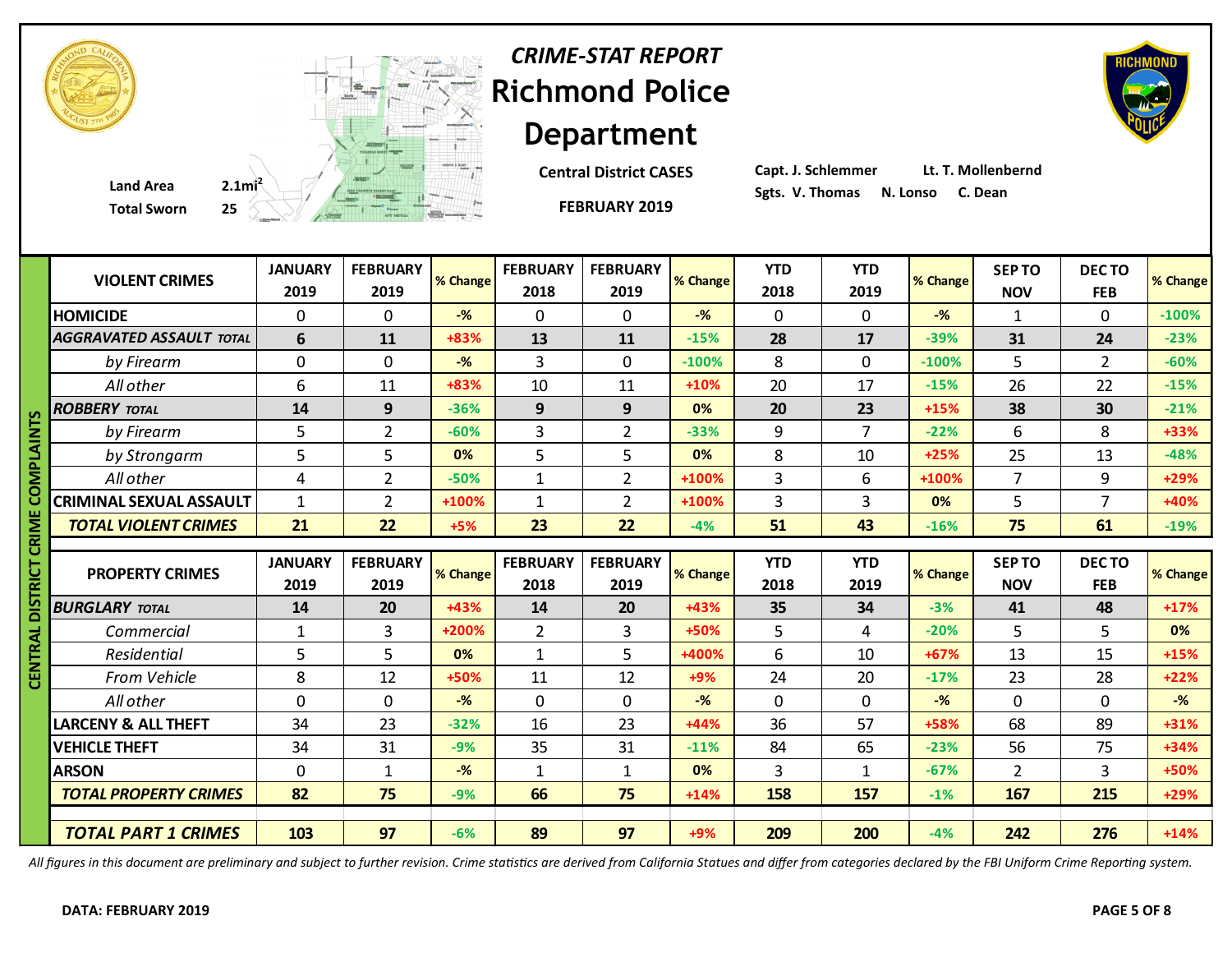| <b>CRIME-STAT REPORT</b> |  |
|--------------------------|--|
| <b>Richmond Police</b>   |  |
| <b>Department</b>        |  |

**Central District CFS**

**FEBRUARY 2019**

**Capt. J. Schlemmer Lt. T. Mollenbernd**

|   | <b>CALLS FOR SERVICE</b>         | <b>JANUARY</b><br>2019 | <b>FEBRUARY</b><br>2019 | % Change | <b>FEBRUARY</b><br>2018 | <b>FEBRUARY</b><br>2019 | % Change | <b>YTD</b><br>2018 | <b>YTD</b><br>2019 | % Change | <b>SEPTO</b><br><b>NOV</b> | DECTO<br><b>FEB</b> | % Change |
|---|----------------------------------|------------------------|-------------------------|----------|-------------------------|-------------------------|----------|--------------------|--------------------|----------|----------------------------|---------------------|----------|
|   | <b>ALL CALLS</b>                 | 2,903                  | 2,836                   | $-2%$    | 2,010                   | 2,836                   | $+41%$   | 4,000              | 5,739              | +43%     | 6,511                      | 8,378               | +29%     |
|   | Officer-Initiated                | 914                    | 1,090                   | +19%     | 611                     | 1,090                   | $+78%$   | 1,214              | 2,004              | $+65%$   | 2,097                      | 2,653               | $+27%$   |
|   | <b>Traffic Stops</b>             | 460                    | 561                     | $+22%$   | 338                     | 561                     | +66%     | 631                | 1,021              | $+62%$   | 1,094                      | 1,401               | +28%     |
|   | Pedestrian Stops                 | 60                     | 67                      | $+12%$   | 73                      | 67                      | $-8%$    | 134                | 127                | $-5%$    | 200                        | 174                 | $-13%$   |
|   | <b>Community Engagements</b>     | 94                     | 132                     | +40%     | 10                      | 132                     | +1220%   | 10                 | 226                | +2160%   | 286                        | 299                 | $+5%$    |
|   | <b>Security Checks</b>           | 51                     | 48                      | $-6%$    | 104                     | 48                      | $-54%$   | 194                | 99                 | $-49%$   | 251                        | 180                 | $-28%$   |
|   | <b>Shots Fired</b>               | 51                     | 26                      | $-49%$   | 28                      | 26                      | $-7%$    | 83                 | 77                 | $-7%$    | 81                         | 120                 | +48%     |
|   | Loitering & Prostitution         | 24                     | 14                      | $-42%$   | 10                      | 14                      | +40%     | 23                 | 38                 | +65%     | 41                         | 46                  | $+12%$   |
| ∢ |                                  |                        |                         |          |                         |                         |          |                    |                    |          |                            |                     |          |
|   | <b>REPORTS</b>                   | <b>JANUARY</b><br>2019 | <b>FEBRUARY</b><br>2019 | % Change | <b>FEBRUARY</b><br>2018 | <b>FEBRUARY</b><br>2019 | % Change | <b>YTD</b><br>2018 | <b>YTD</b><br>2019 | % Change | <b>SEPTO</b><br><b>NOV</b> | DECTO<br><b>FEB</b> | % Change |
|   | <b>ARRESTS</b>                   | 79                     | 76                      | $-4%$    | 78                      | 76                      | $-3%$    | 141                | 155                | $+10%$   | 198                        | 221                 | $+12%$   |
|   | from Warrants                    | 32                     | 26                      | $-19%$   | 37                      | 26                      | $-30%$   | 61                 | 58                 | $-5%$    | 56                         | 75                  | $+34%$   |
|   | <b>Citation Reports</b>          | 215                    | 156                     | $-27%$   | 124                     | 156                     | $+26%$   | 218                | 371                | +70%     | 419                        | 463                 | $+11%$   |
|   | <b>Impound Reports</b>           | 107                    | 105                     | $-2%$    | 99                      | 105                     | $+6%$    | 183                | 212                | $+16%$   | 362                        | 311                 | $-14%$   |
|   | <b>Traffic Collision Reports</b> | 21                     | 10                      | $-52%$   | 41                      | 10                      | $-76%$   | 79                 | 31                 | $-61%$   | 127                        | 70                  | $-45%$   |
|   | <b>Field Contacts</b>            | 4                      | 13                      | $+225%$  | 9                       | 13                      | $+44%$   | 23                 | 17                 | $-26%$   | 32                         | 22                  | $-31%$   |

**Total Sworn** 



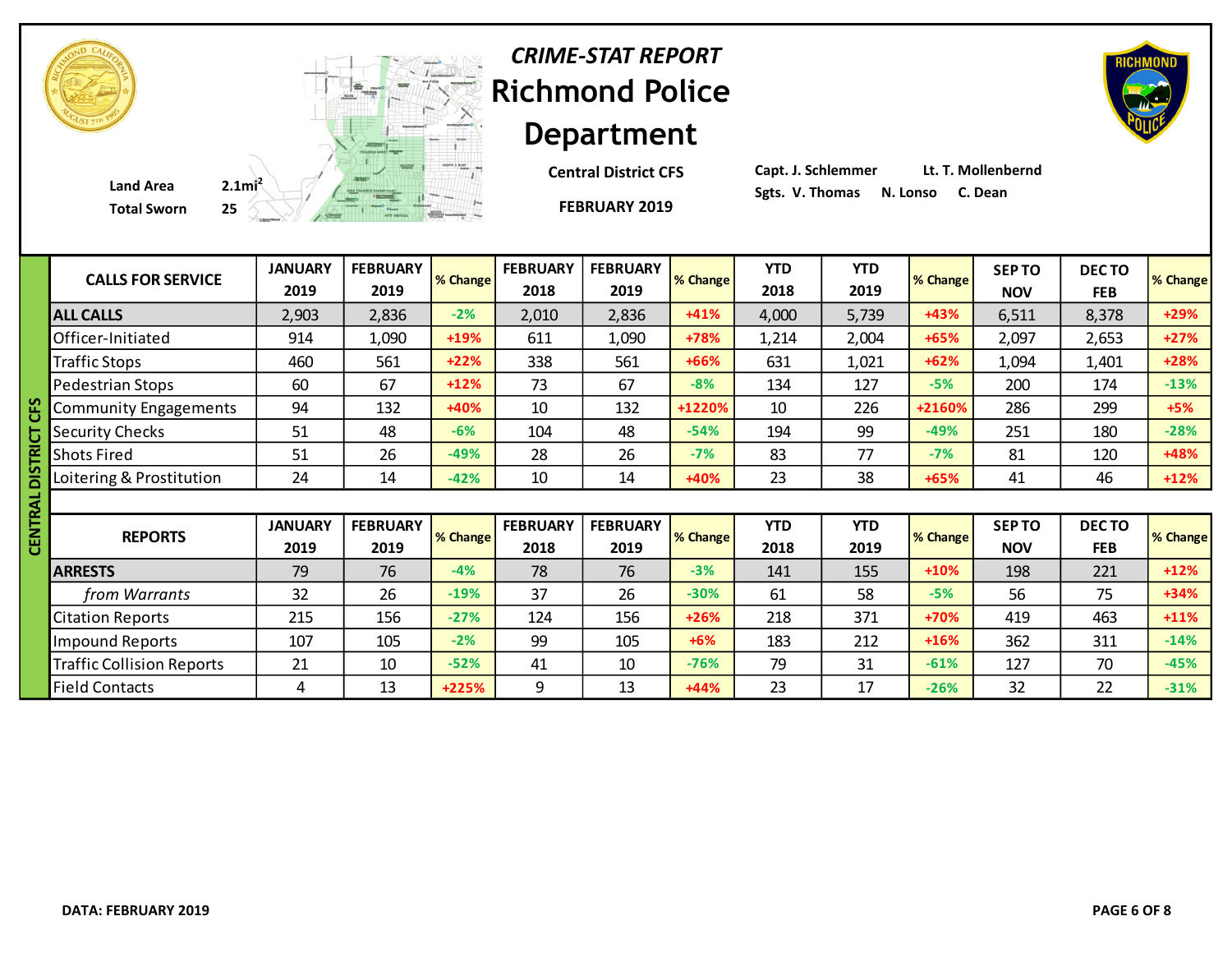



**Total Sworn 25**

# **Department Northern District CASES**

**FEBRUARY 2019**

**Richmond Police** 

*CRIME-STAT REPORT*

**Capt. A. Walle Lt. S. Johanson**

|             | <b>VIOLENT CRIMES</b>           | <b>JANUARY</b><br>2019 | <b>FEBRUARY</b><br>2019 | % Change | <b>FEBRUARY</b><br>2018 | <b>FEBRUARY</b><br>2019 | % Change | <b>YTD</b><br>2018 | <b>YTD</b><br>2019 | % Change       | <b>SEPTO</b><br><b>NOV</b> | <b>DECTO</b><br><b>FEB</b> | % Change |
|-------------|---------------------------------|------------------------|-------------------------|----------|-------------------------|-------------------------|----------|--------------------|--------------------|----------------|----------------------------|----------------------------|----------|
|             | <b>HOMICIDE</b>                 | $\mathbf{1}$           | $\Omega$                | $-100%$  | $\mathbf 0$             | $\mathbf{0}$            | $-$ %    | $\overline{0}$     | $\mathbf{1}$       | $-\frac{9}{6}$ | 1                          | $\overline{2}$             | +100%    |
|             | <b>AGGRAVATED ASSAULT TOTAL</b> | 6                      | 6                       | 0%       | 6                       | 6                       | 0%       | 9                  | 12                 | $+33%$         | 23                         | 20                         | $-13%$   |
|             | by Firearm                      | $\mathbf 0$            | $\mathbf 0$             | $-$ %    | $\overline{2}$          | $\mathbf 0$             | $-100%$  | $\overline{2}$     | 0                  | $-100%$        | $\overline{2}$             | $\mathbf{1}$               | $-50%$   |
|             | All other                       | 6                      | 6                       | 0%       | 4                       | 6                       | +50%     | $\overline{7}$     | 12                 | $+71%$         | 21                         | 19                         | $-10%$   |
|             | <b>ROBBERY TOTAL</b>            | 11                     | 10                      | $-9%$    | 17                      | 10                      | $-41%$   | 37                 | 21                 | $-43%$         | 36                         | 35                         | $-3%$    |
|             | by Firearm                      | 6                      | 4                       | $-33%$   | $\overline{7}$          | 4                       | $-43%$   | 18                 | 10                 | $-44%$         | 13                         | 13                         | 0%       |
| DIALAIN     | by Strongarm                    | 5                      | $\overline{2}$          | $-60%$   | 6                       | $\overline{2}$          | $-67%$   | 12                 | $\overline{7}$     | $-42%$         | 22                         | 16                         | $-27%$   |
|             | All other                       | $\mathbf 0$            | 4                       | $-$ %    | 4                       | 4                       | 0%       | $\overline{7}$     | 4                  | $-43%$         | $\mathbf{1}$               | 6                          | +500%    |
|             | <b>CRIMINAL SEXUAL ASSAULT</b>  | $\mathbf{1}$           | $\overline{2}$          | +100%    | 3                       | $\overline{2}$          | $-33%$   | 3                  | 3                  | 0%             | 3                          | 9                          | +200%    |
|             | <b>TOTAL VIOLENT CRIMES</b>     | 19                     | 18                      | $-5%$    | 26                      | 18                      | $-31%$   | 49                 | 37                 | $-24%$         | 63                         | 66                         | $+5%$    |
| ō           |                                 |                        |                         |          |                         |                         |          |                    |                    |                |                            |                            |          |
|             |                                 |                        |                         |          |                         |                         |          |                    |                    |                |                            |                            |          |
|             | <b>PROPERTY CRIMES</b>          | <b>JANUARY</b>         | <b>FEBRUARY</b>         | % Change | <b>FEBRUARY</b>         | <b>FEBRUARY</b>         | % Change | <b>YTD</b>         | <b>YTD</b>         | % Change       | <b>SEPTO</b>               | <b>DECTO</b>               |          |
| ם<br>≌      |                                 | 2019                   | 2019                    |          | 2018                    | 2019                    |          | 2018               | 2019               |                | <b>NOV</b>                 | <b>FEB</b>                 |          |
|             | <b>BURGLARY TOTAL</b>           | 50                     | 56                      | $+12%$   | 14                      | 56                      | +300%    | 131                | 106                | $-19%$         | 222                        | 172                        | $-23%$   |
| ERN         | Commercial                      | 4                      | 4                       | 0%       | $\overline{2}$          | 4                       | +100%    | 14                 | 8                  | $-43%$         | 24                         | 14                         | $-42%$   |
|             | Residential                     | 11                     | 14                      | $+27%$   | $\mathbf{1}$            | 14                      | +1300%   | 27                 | 25                 | $-7%$          | 49                         | 39                         | $-20%$   |
|             | <b>From Vehicle</b>             | 35                     | 38                      | $+9%$    | 11                      | 38                      | $+245%$  | 90                 | 73                 | $-19%$         | 149                        | 119                        | $-20%$   |
| <b>HIHE</b> | All other                       | $\mathbf 0$            | $\Omega$                | $-$ %    | $\mathbf 0$             | 0                       | $-$ %    | $\mathbf 0$        | 0                  | $-\frac{9}{6}$ | $\Omega$                   | 0                          | $-%$     |
|             | <b>LARCENY &amp; ALL THEFT</b>  | 85                     | 67                      | $-21%$   | 16                      | 67                      | +319%    | 95                 | 152                | +60%           | 172                        | 210                        | $+22%$   |
|             | <b>VEHICLE THEFT</b>            | 55                     | 39                      | $-29%$   | 35                      | 39                      | $+11%$   | 56                 | 94                 | +68%           | 156                        | 138                        | $-12%$   |
|             | <b>ARSON</b>                    | $\mathbf{1}$           | $\mathbf{1}$            | 0%       | $\mathbf{1}$            | 1                       | 0%       | $\overline{3}$     | $\overline{2}$     | $-33%$         | $\overline{2}$             | 4                          | +100%    |
|             | <b>TOTAL PROPERTY CRIMES</b>    | 191                    | 163                     | $-15%$   | 66                      | 163                     | $+147%$  | 285                | 354                | $+24%$         | 552                        | 524                        | $-5%$    |
|             | <b>TOTAL PART 1 CRIMES</b>      | 210                    | 181                     |          | 92                      | 181                     |          | 334                | 391                |                | 615                        | 590                        | % Change |

*All figures in this document are preliminary and subject to further revision. Crime statistics are derived from California Statues and differ from categories declared by the FBI Uniform Crime Reporting system.*